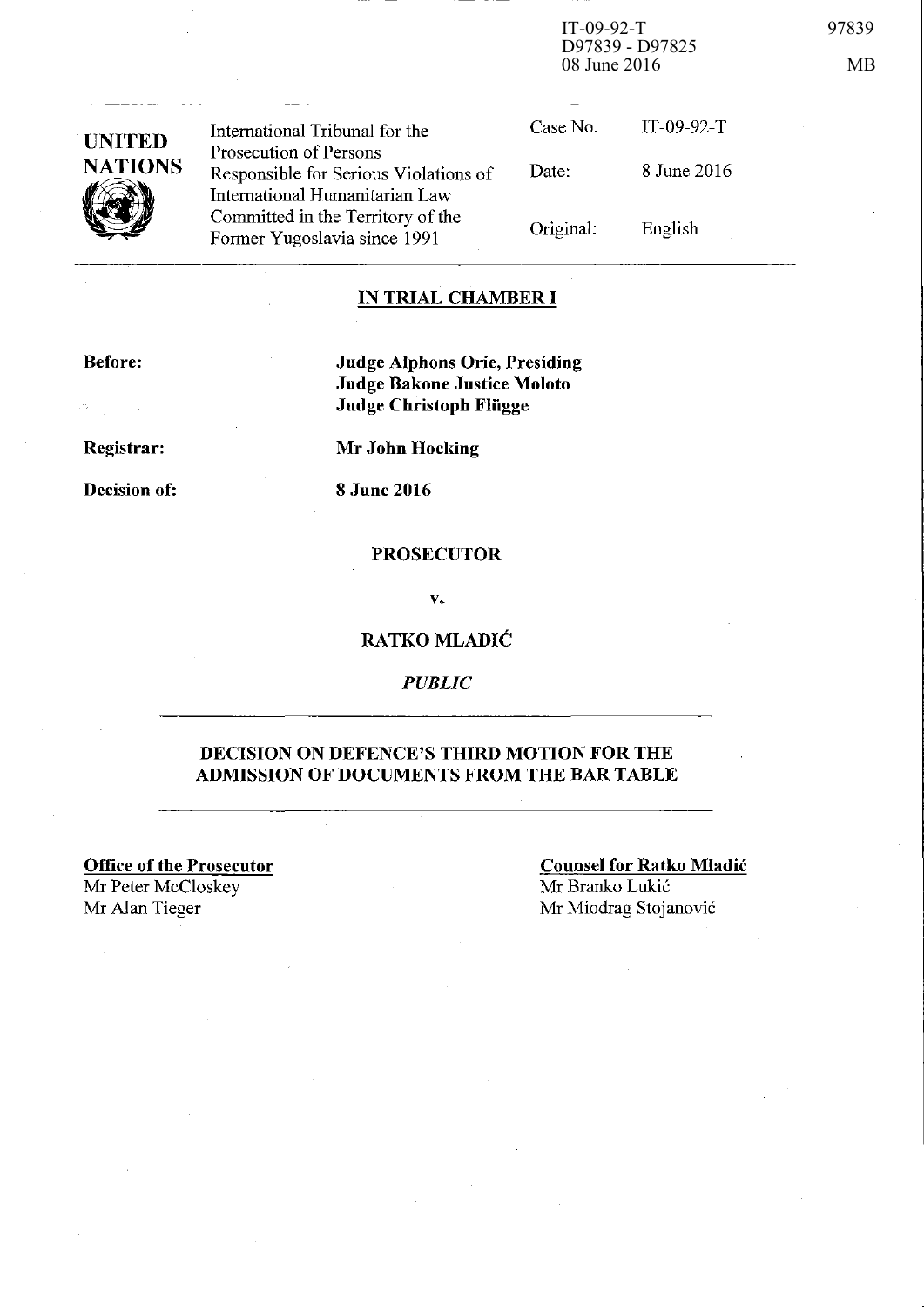### 97838

# **I. PROCEDURAL HISTORY**

1. On 18 January 2016, the Defence filed its third bar table motion ("Motion"), tendering 192 documents into evidence.<sup>1</sup> On 16 February, the Prosecution responded to the Motion ("Response").<sup>2</sup> On 23 February, the Defence requested leave to reply to the Response, as well as an additional seven days to file the reply, should leave be granted.<sup>3</sup> On 29 February, the Chamber granted both requests via email, which is hereby put on the record. On 1 March, the Defence replied ("Reply").<sup>4</sup> On 2 March, the Prosecution requested leave to sur-reply and sur-replied ("Sur-Reply").<sup>5</sup>

# **11. SUBMISSIONS OF THE PARTIES**

2. The Defence submits that all tendered documents are relevant and have sufficient probative value to be admitted pursuant to Rule 89 (C) of the Rules of Procedure and Evidence ("Rules").<sup>6</sup> It argues that the tendered documents address and rebut a number of allegations against the Accused as set out in tbe Indictment, such as his responsibility for crimes committed by members of the Bosnian-Serb Army ("VRS"), paramilitary groups, and police officers employed within the Ministry of Interior ("MUP").<sup>7</sup> It further submits that the tendered documents show a lack of criminal intent on the part of the Accused, evidenced by orders requiring compliance with international humanitarian law ("IHL") and domestic military law, as well as orders for the arrest and punishment of those persons under his command who disobeyed such laws.<sup>8</sup> The Defence argues that the lack of a genocidal plan is supported by documents providing infonnation on the multi-ethnic composition of the VRS.<sup>9</sup> The Defence further submits that the documents serve to prove or disprove important matters at issue, including whether paramilitaries and the civilian police were acting outside the effective control of the VRS, the efforts undertaken by and the

 $\mathbf{1}$ Defence Third Motion to Admit Documents from the Bar - Military Power and Structure, 18 January 2016. Initially, the Defence indicated that it is tendering 197 documents. The Chamber notes, however, that the annex to the motion contains only 194 documents, two of which are tendered twice under the same Rule 65 *ter* number. **These documents will therefore not be considered twice.** 

<sup>2</sup>  Prosecution Response to Defence Third Motion to Admit Documents from the Bar Table - Military Power and Structure, 16 February 2016 (Public with Confidential Annex). On 27 January, the Prosecution filed a request for an extension of time to respond to the Motion, which was granted on 1 February. *See* Prosecution Omnibus Request for an Extension of Time to File Responses to Six Defence Bar Table Motions Distributed on 19 January 2016,27 January 2016; T. 42913-42914.

 $\overline{3}$ Defence Request for Leave to Reply in Support of Third Motion to Admit Documents from the Bar - Military power and Structure, 23 February 2016, paras 2, 6, 9.

<sup>4</sup>  Reply in Support of Third Defence Motion to Admit Documents from the Bar - Military and Power Structure, 1 March 2016 (Confidential).

 $\mathfrak s$ Prosecution Request for Leave to Sur-Reply to Defence Reply to Defence Third Motion to Admit Documents from the Bar Table, 2 March 2016 (Confidential with Confidential Annex).

<sup>6</sup>  Motion, paras 2, 8-14.

<sup>7</sup>  Motion, para. 8.

 $\overline{\mathbf{8}}$ *Ibid.*  9

*Ibid.*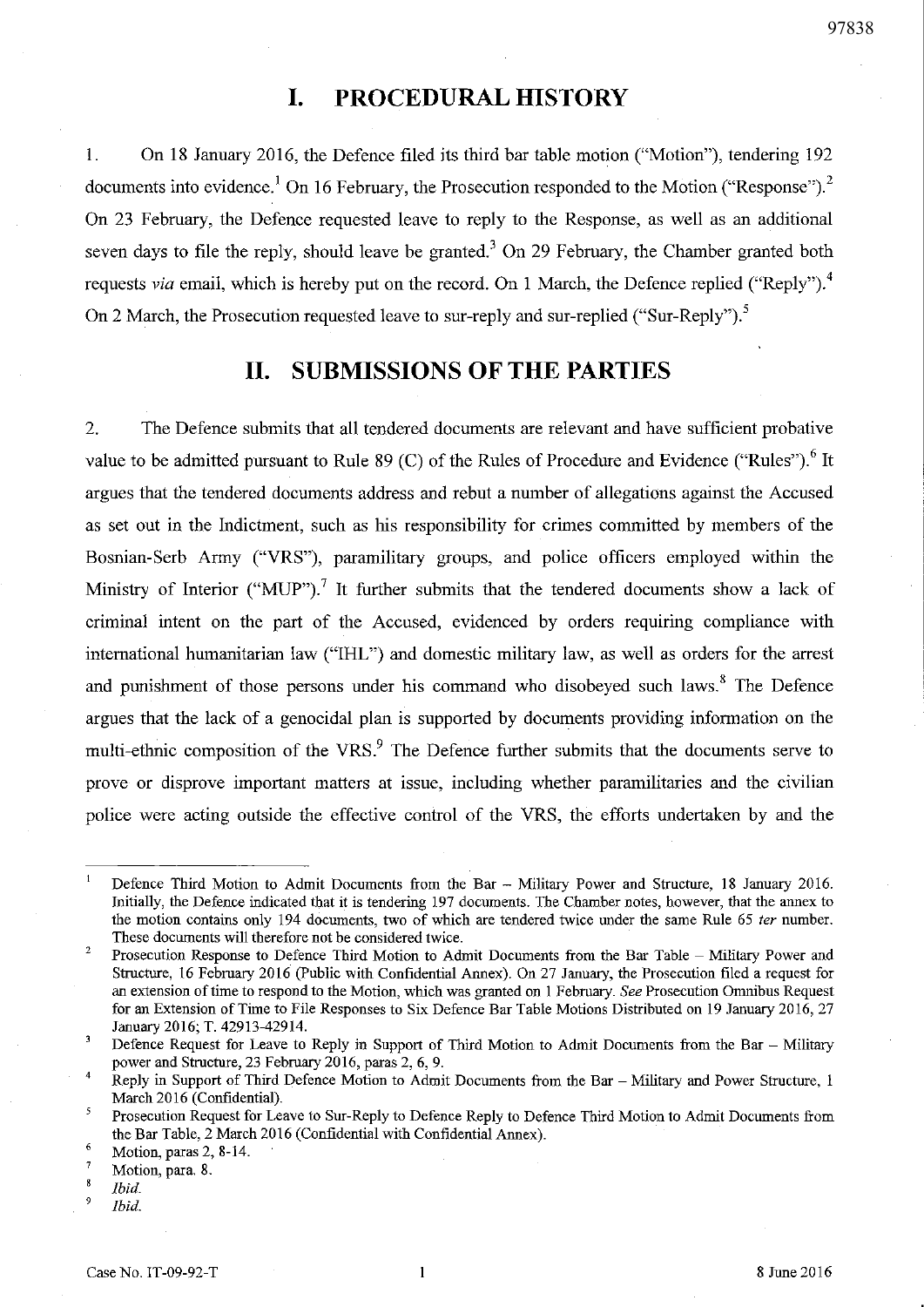intention of VRS commanders to order their troops to comply with IHL, disciplinary action and criminal investigations undertaken by relevant Serb authorities for crimes committed against non-Serbs, and the lack of professional and junior officers within the VRS.<sup>10</sup> The Defence also submits that the tendered documents are authentic and display *prima facie* proof of reliability, thus satisfy the probative value criterion for admission.<sup>11</sup> Also, the Defence submits that a number of documents were included in the Prosecution's Rule 65 fer exhibit list and uploaded into eCourt by the Prosecution, thus is aware of their provenance, therefore presumed to be satisfied with their reliability. $12$ 

3. The Prosecution opposes the admission of seven documents tendered by the Defence due to insufficient information on their provenance and/or lack of probative value. 13 It further notes that 14 documents are identical to documents already admitted into evidence,<sup>14</sup> one document is tendered in the Defence's First Bar Table Motion,<sup>15</sup> and five documents are identical to other documents included in the Motion.<sup>16</sup> It also requests the official translation of two documents before admission.<sup>17</sup> and takes no position on the admission of four other documents.<sup>18</sup> With regard to the remaining 159 documents, the Prosecution does not oppose their admission, but submits that the Defence has made misstatements regarding the relevance of their content.<sup>19</sup> Furthermore, the Prosecution seeks to tender 17 documents ("contextual documents") that it submits are necessary to contextualize 31 of the documents tendered by the Defence.<sup>20</sup> The Prosecution opposes the admission of five of these 31 documents, unless the Chamber admits the respective contextual documents into evidence.<sup>21</sup> The Prosecution alleges that these documents clarify and contextualize excerpts of investigative files tendered by the Defence relating to crimes committed by VRS soldiers or other members of the Serb forces against non-Serbs.<sup>22</sup> It submits that each contextual document will assist the Chamber to properly understand the corresponding Defence documents to which they are intimately linked.<sup>23</sup>

- 
- <sup>16</sup> Response, Annex A (pp. 10, 12, 21, 34).<br><sup>17</sup> Response, para A Anney A (pp. 31, 37).
- <sup>17</sup> Response, para. 4, Annex A (pp. 31, 37).<br><sup>18</sup> Response, para. 4, Annex A (pp. 13, 28).
- <sup>18</sup> Response, para. 4, Annex A (pp. 13, 28, 36, 38).<br>
<sup>19</sup> Perponse, para. 2

<sup>21</sup> Response, Annex A (pp. 19, 24, 29, 34).

 $\frac{10}{11}$  Motion, para. 9.

 $\frac{11}{12}$  Motion, paras 10-11, Annex A.

 $\frac{12}{13}$  Motion, para. 12.

<sup>&</sup>lt;sup>13</sup> Response, para. 1, Annex A (pp. 19, 25-28, 32, 36).<br><sup>14</sup> Perponse, para. 4, Annex A (pp. 1.2, 3.1.3.21.22)

Response, para. 4, Annex A (pp. 1-2, 7, 13, 21-22, 27-28, 30, 32, 35). In the Response, the Prosecution refers to 13 duplicates, but in Annex A, it identifies 14 duplicates.<br>
Response, para. 4, Annex A (p. 36).<br>
<sup>16</sup> Responses, Annex A (p. 19, 19, 21, 24).

 $19$  Response, para. 2.

<sup>&</sup>lt;sup>20</sup> Response, paras 4-5, Annex A (pp. 2, 4, 11-13, 15-19, 23-25, 27, 29, 33-35, 38).<br><sup>21</sup> Response, Annex A (pp. 10, 24, 29, 34).

 $\frac{22}{23}$  Response, paras 4-5.

Response, para. 4.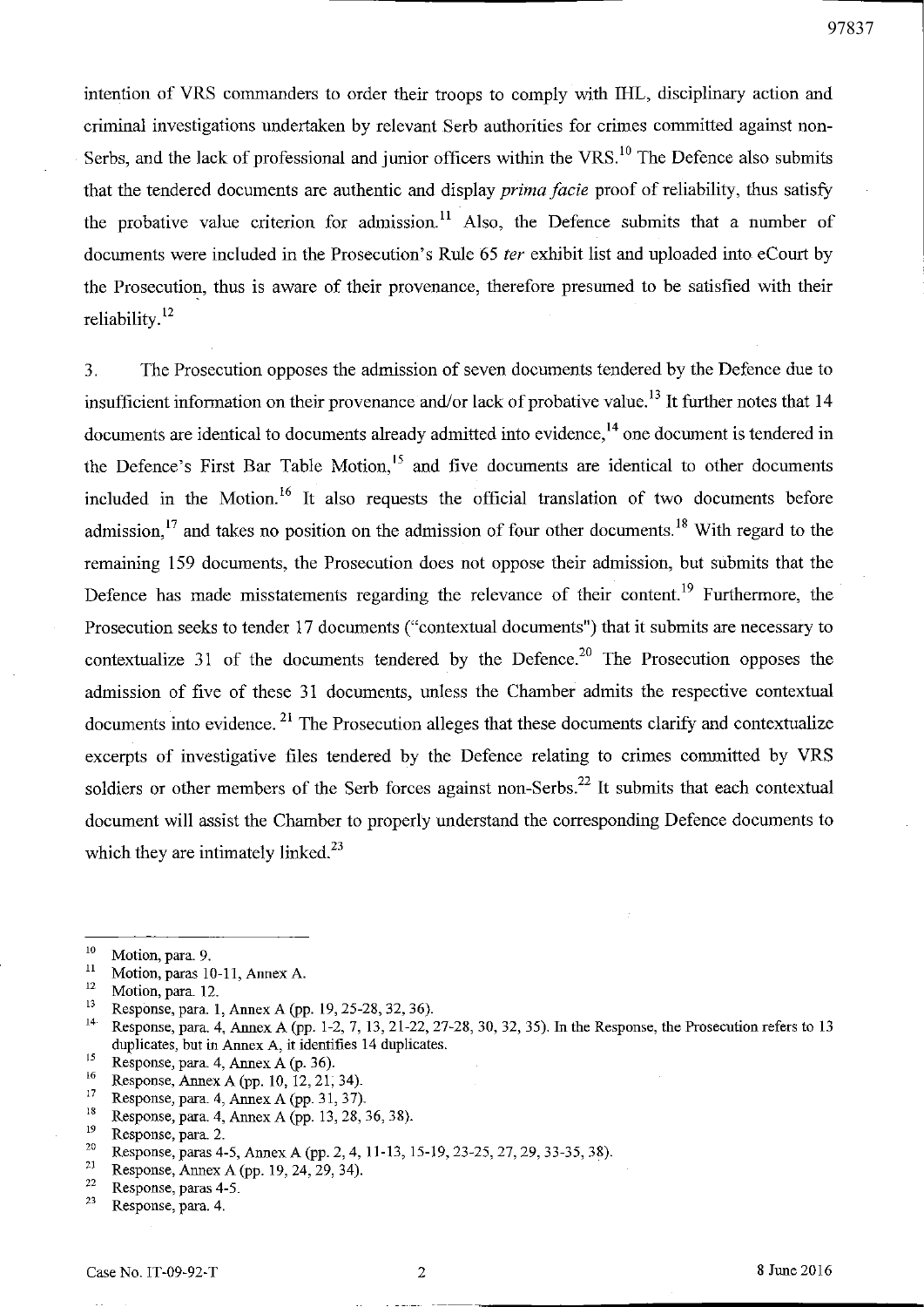4. In the Reply, the Defence requests an extension of the word limit of 643 words.<sup>24</sup> Furthermore, it contends that the Prosecution's submissions about the content of tendered documents, the admission of which it does not oppose, are "inappropriate and unfair" and that since the documents are unopposed, they should be admitted into evidence.<sup>25</sup> In relation to the contextual documents, the Defence argues that allowing the Prosecution to introduce these documents is inappropriate at this stage of the proceedings and that the proposed procedure should be dismissed.<sup>26</sup> Finally, the Defence withdraws its request to admit documents that have already been admitted into evidence and requests the Chamber to disregard any duplicates of documents included in the Motion, but continues to seek admission of one copy of each of the documents listed more than once. $27$ 

5. In the Sur-Reply, the Prosecution withdraws its objection to the document bearing Rule 65 *ter* number ID03264?8 Finally, the Prosecution notes that the correct Rule 65 *ter* number for the document contextualizing the convictions of Danilusko Kajtez is 31556, not 31566.<sup>29</sup>

# **Ill. APPLICABLE LAW**

6. The Chamber recalls and refers to the applicable law governing the admission into evidence of documents tendered from the bar table, as set out in a previous decision.<sup>30</sup>

7. The Chamber further recalls and refers to its previous decision regarding the phase at which the Prosecution may tender contextual documents in response to the Defence's bar table motions.<sup>31</sup>

# **IV. DISCUSSION**

### A. **Preliminary Considerations**

8. Given that the Prosecution raises new issues in the Response and that the requested word limit extension is very limited, the Chamber finds that the Defence has shown good cause for the request and will therefore grant it. Given that the Defence raised a new issue in its Reply, the

**<sup>24</sup> Reply, para. 2.** 

 $\frac{25}{26}$  Reply, paras 2, 38.

 $\frac{26}{27}$  Reply, paras 25, 27.

<sup>&</sup>lt;sup>27</sup> Reply, para. 4.

<sup>&</sup>lt;sup>28</sup> Sur-Reply, para. 3.<br><sup>29</sup> The Chamber will t

<sup>&</sup>lt;sup>29</sup> The Chamber will therefore only consider document bearing Rule 65 ter number 31556.<br><sup>30</sup> Desigion on Defence's Eighth Motion for the Admission of Designate from the Bea<sup>r</sup>

<sup>30</sup> Decision on Defence's Eighth Motion for the Admission of Documents from the Bar Table, 24 March 2016, paras 6-7.

<sup>&</sup>lt;sup>31</sup> Reasons for Decision on Prosecution Request to Tender Documents and Decision on Defence Motion for Certification to Appeal, 10 March 2016. *See also* Decision on Defence's Eighth Motion for the Admission of Documents from the Bar Table, 24 March 2016, paras 11-12.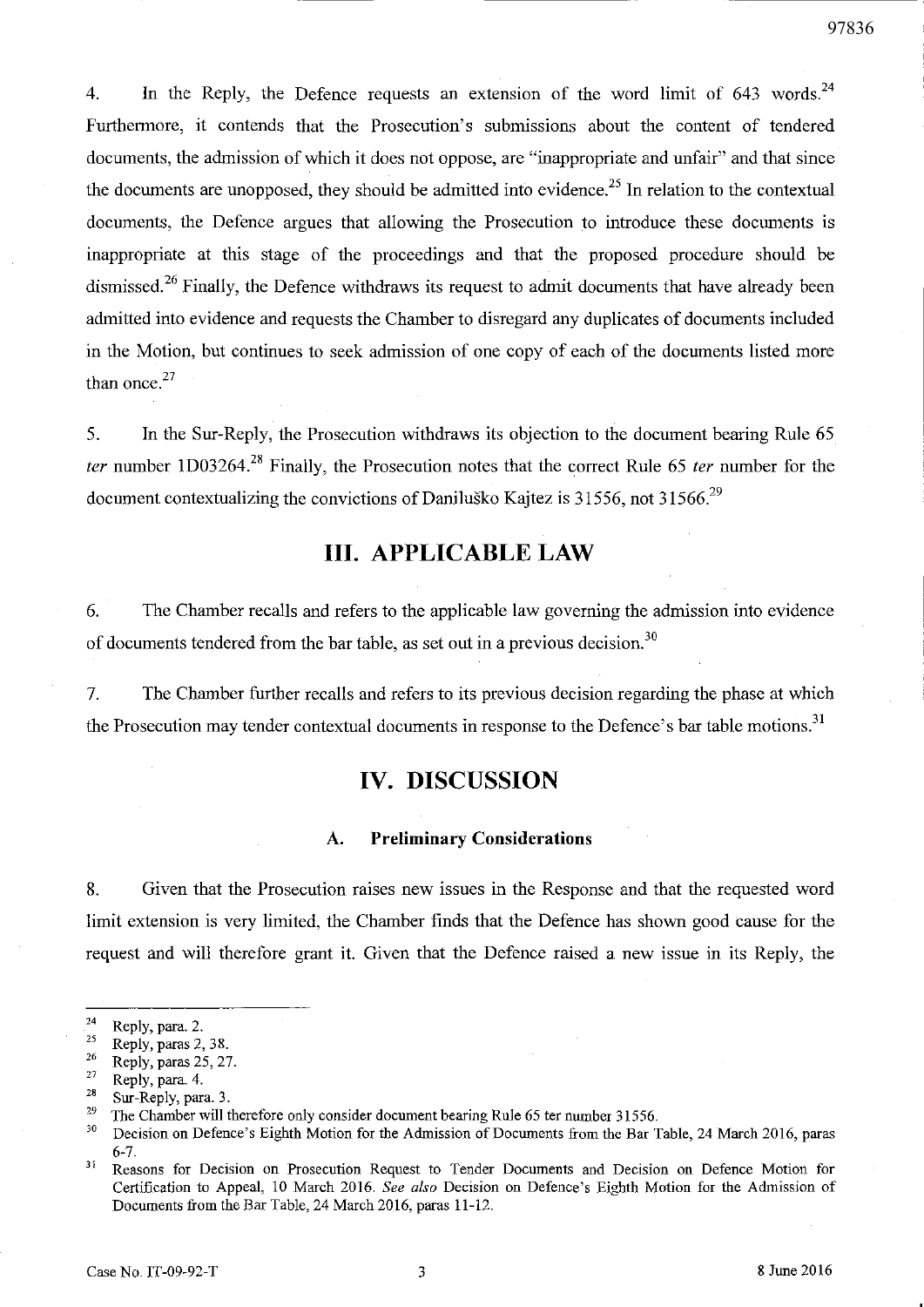Chamber finds that the Prosecution has shown good cause for the request to sur-reply and will grant

9. In accordance with previous decisions on the matter, the Chamber will deny the Defence request to strike from the Response the Prosecution's submissions on each tendered document.<sup>32</sup>

10. The documents bearing Rule 65 ter numbers 10510 and 1D03599 are identical to documents bearing Rule 65 *ter* numbers 1D02607 and 1D05095, respectively, which are also tendered in the Motion. The Chamber understands the Defence's request in the Reply to disregard duplicates as a withdrawal of its request to admit one copy of the any duplicates.<sup>33</sup> Therefore, the Chamber will only consider the admission of the documents bearing Rule 65 fer numbers lD02607 and lD05095 and will not further consider documents bearing Rule 65 fer numbers 10510 and ID03599.

11. The document bearing Rule 65 fer number ID05271 can also be found in pages 5 through 8 of the document bearing Rule 65 fer number ID05275, which is also tendered in the Motion. The Chamber considers it more appropriate to consider the complete version of the document, rather than a selected portion of it. For this reason, the Chamber will only consider the admission of the document bearing rule 65 ter number 1D05275 and will not further consider the document bearing Rule 65 fer number ID05271.

12. Contrary to the Prosecution's contention that the documents bearing Rule 65 ter numbers 11152 and 14727 are duplicates,  $34$  the Chamber notes that their content is the same, as they are both an order for unhindered passage of humanitarian aid, signed by Stanislav Gali6, but their stamps and addressees/recipients are different. In the interest of the completeness of the record of the distribution of the order, the Chamber will consider both documents.

13. Contrary to the Prosecution's contention that the documents are duplicates,  $35$  the Chamber notes that the documents bearing Rule 65 fer numbers 14553 and ID03381 are the official and the published versions of the same document relating to the promulgation of the law on the mandatory reporting of crimes against humanity and international law, respectively. The Chamber also notes that the document bearing Rule 65 *ter* number 14553 contains the decree on promulgation in question, as well as the law itself, while the document bearing Rule 65 ter number 1D03381 only contains the decree. The Chamber also notes that the date of the document bearing Rule 65 ter

the requested leave.

97835

<sup>&</sup>lt;sup>32</sup> Decision on Defence's Eighth Motion for the Admission of Documents from the Bar Table, 24 March 2016, para. *10. See also* Decision on Prosecution Motion to Admit Evidence from the Bar Table: Foca Municipality. 14 November 2013. para. 17.

 $rac{33}{34}$  Reply, para. 4.

<sup>&</sup>lt;sup>34</sup> Response, Annex A (p. 7).<br><sup>35</sup> Pernonse, Annex A (p. 21).

Response, Annex A (p. 21).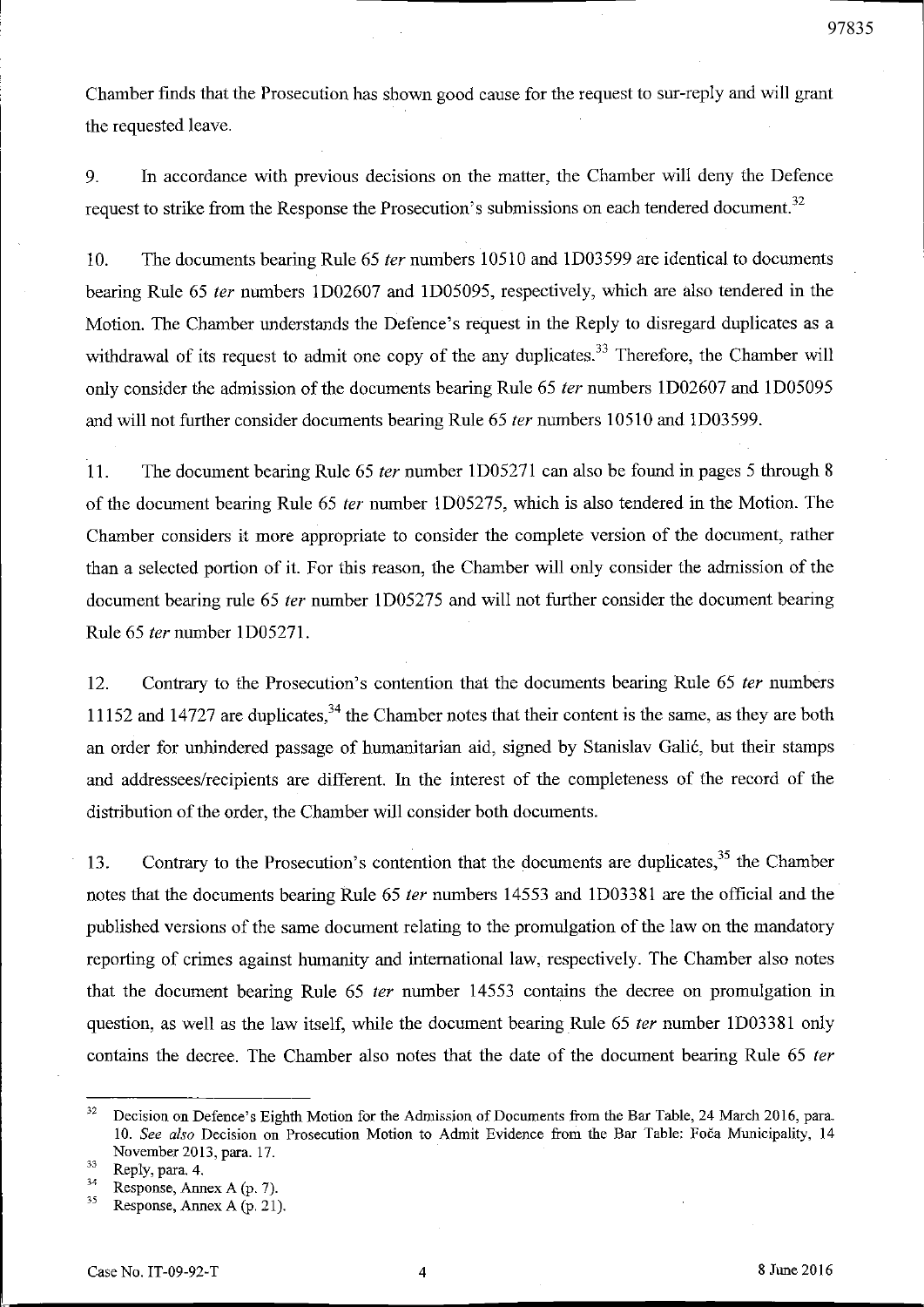number ID03381 does not correspond to the date on the original decree in the document bearing Rule 65 fer number 14553. For these reasons, the Chamber considers it more appropriate to consider the complete version of the document, namely the document bearing Rule 65 fer number 14553.<sup>36</sup> and to not further consider the document bearing Rule 65 *ter* number 1D03381.

14. The documents bearing Rule  $65$  *ter* numbers  $1D01232$ <sup>37</sup> 11170, 14980, 1D04764, ID02862,38 10525, 10997,03016, ID00835, ID02250, ID02276, ID02249, 03833, and ID00822 have already been admitted into evidence.<sup>39</sup> The Defence has withdrawn its request for admission of the documents bearing Rule 65 fer numbers ID01232, 11170, 14980, ID04764, ID02862, 10525, 10997, 03016, 1D00835, 1D02250, 1D02276, 1D02249, 03833, and 1D00822.<sup>40</sup> Therefore, the Chamber will not consider these documents further.

15. Contrary to the Prosecution's contention, the document bearing Rule 65 fer number 1D02456 is not a duplicate of the document bearing Rule 65 fer number 1D02475, which was admitted into evidence by this Chamber in its Decision on Defence's First Motion for the Admission of Documents from the Bar Table.<sup>41</sup> Rather, the two documents have similar content, different fonnat and bear different recipient stamps. After careful examination and comparison between the two documents, however, the Chamber notes that the document bearing Rule 65 ter number ID02456 does not provide any new infonnation, which the Chamber can use in the assessment of the evidence before it. For these reasons, the document bearing Rule 65 ter number 1D02456 will not be considered further.

#### **B. Documents with Identified Translation** Issues

16. With regard to the document bearing Rule 65 fer number 1D01456, the Chamber notes that the date on the BCS original does not correspond to the date on its English translation. Furthennore, the English translation contains a page, the provenance of which has not been clarified, which does not appear in the BCS original. The Chamber notes that the English translation should correspond

<sup>&</sup>lt;sup>36</sup> The Chamber notes that the date of the decision to promulgate the law in the original BCS version of the document (4 January 1994) precedes the date of the law itself (30 December 1994). However, the translation of the English translation of the decree seems to be depicted correctly (4 January 1995) and this is the date the Chamber will take **into account.** 

 $37$  The Chamber notes that in the Reply, the Defence incorrectly referred to the document bearing Rule 65 *ter* number 1D01232 as 1D02132.

 $38$  The Chamber notes that in the Reply, the Defence incorrectly referred to the document bearing Rule 65 *ter* number 1D02862 as 1D02682.

<sup>&</sup>lt;sup>39</sup> These documents are admitted as Exhibits D1054, P3528 (pp. 5-6), P3528 (pp. 41-43),D424, D434, D421, D433, D1l38, P6894, P1058 (pp. 35-40), P1058 (pp. 50-51), PI058 (pp. 52-53), P3095 (pp. 2-3), and Dl300, respectively. In relation to Exhibit P3528, the Chamber notes that on p. 41 of its English translation, the VTK No. is reflected as *359193,* while the BCS version on p. 30 refers to VTK No. *375/93.* The Chamber notes that this is a **minor translation error, without significant consequences.** 

**<sup>40</sup> Response, para. 4.**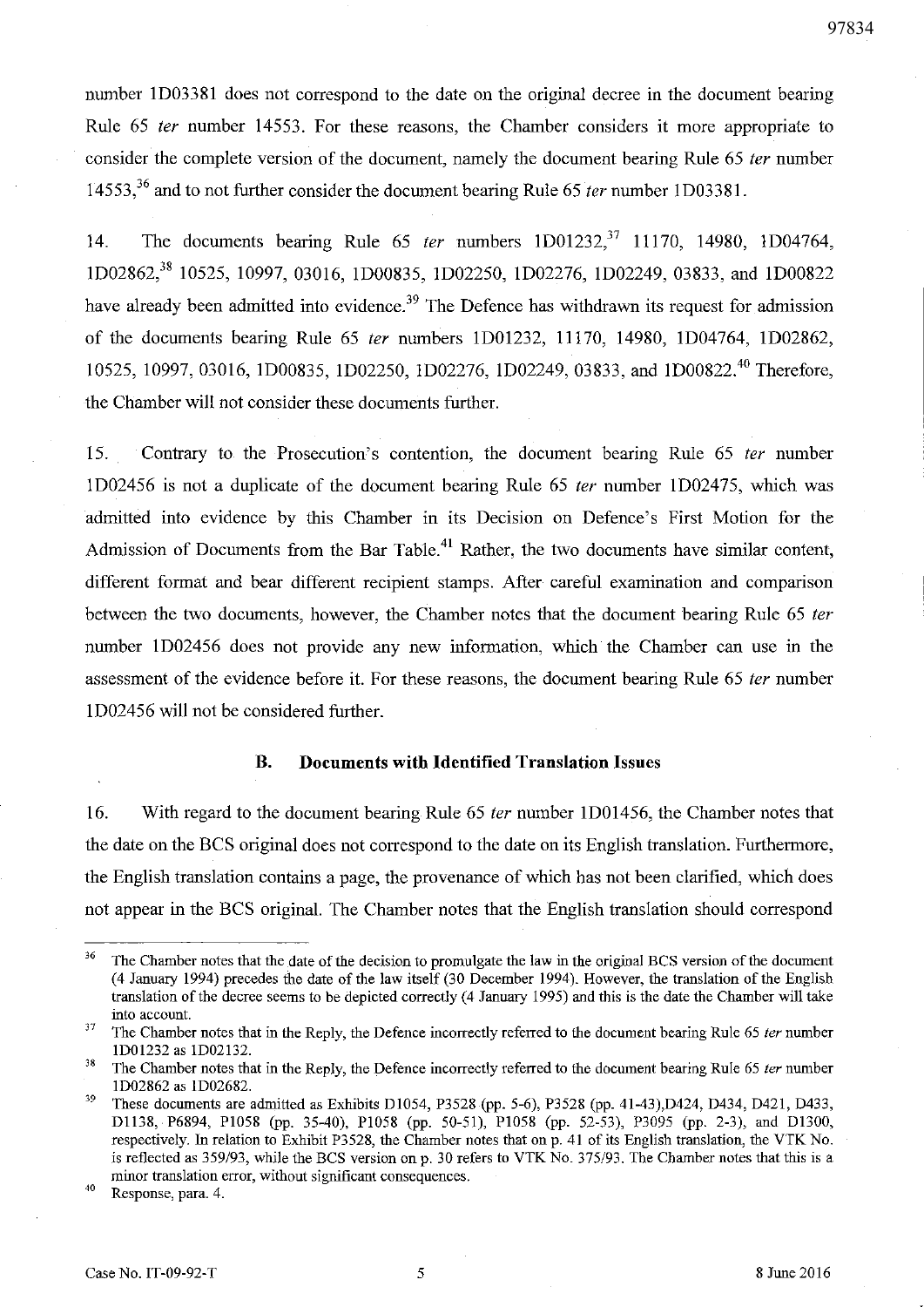to the BCS original. The Chamber will only assess the English translation portion of document bearing Rule 65 fer number 1D01456, which corresponds to the BCS version.

17. With regard to the document bearing Rule 65 fer number 1D00169, the Chamber notes that its BCS original is eight pages long, while the English translation is only two pages long. The Chamber will only assess the English portion of the document.

18. The Prosecution opposes the admission of the documents bearing Rule 65 *ter* numbers 1D02526, 1D04572, lD05327, and 1D02949, unless the Defence uploads a revised translation for the first two of them,<sup>42</sup> translates the third document in its entirety,<sup>43</sup> and replaces the existing translation of the fourth document with a translation provided by the Conference and Language Service Section of the Tribunal ("CLSS") bearing Rule 65 fer number 12966, which is identical to 1D02949.<sup>44</sup> The Chamber notes that the Defence has replaced the translation of the document bearing Rule 65 fer number 1D05327, as requested by the Prosecution. The Chamber will therefore discuss the admissibility of this document below. The Defence did not replace the translation of the document bearing Rule 65 *ter* number 1D02949. However, the Chamber finds that it is appropriate to consider the CLSS translation and, instead of the document bearing Rule 65 fer number 1D02949, it will consider the admission of the document bearing Rule 65 fer number 12966. The Defence did not replace the current translations of the documents bearing Rule 65 *ter* numbers 1D02526 and 1D04572 with complete revised translations. **In** particular, the current English translation of the document bearing Rule 65 fer number 1D02526 is incomplete, and the date in the English translation of the document bearing Rule 65 fer number 1D04572 does not correspond to the date in the BCS original. The Chamber notes that the English translation should correspond to the BCS original. The content of the documents bearing Rule 65 fer numbers ID02526 and ID04572, which correspond to their BCS versions, will be considered below.

19. The Prosecution requests that the document bearing Rule 65 fer number ID05369 be marked for identification pending the upload of its English translation into eCourt.<sup>45</sup> On 21 April, after the translation was uploaded into eCourt, the Prosecution informed the Chamber and the Defence via email that it does not oppose the admission of this document. Under these circumstances, the Chamber will assess the admissibility of the document below.

Response, Annex A (p. 7). The Prosecution requests the Defence to upload a revised translation of the documents bearing Rule 65 *ter* nwnhers ID02526 and ID04572.

<sup>&</sup>lt;sup>41</sup> Decision on Defence's First Motion for Admission of Documents from the Bar Table, 18 May 2016, para. 17.

<sup>43</sup> Response, Annex A (p. 10). The Prosecution requests that the docwnent bearing Rule 65 *ter* nmnber ID05327 be translated and admitted in its entirety.

 $^{44}$  Response, Annex A (p. 37).

Response, Annex A (p. 31).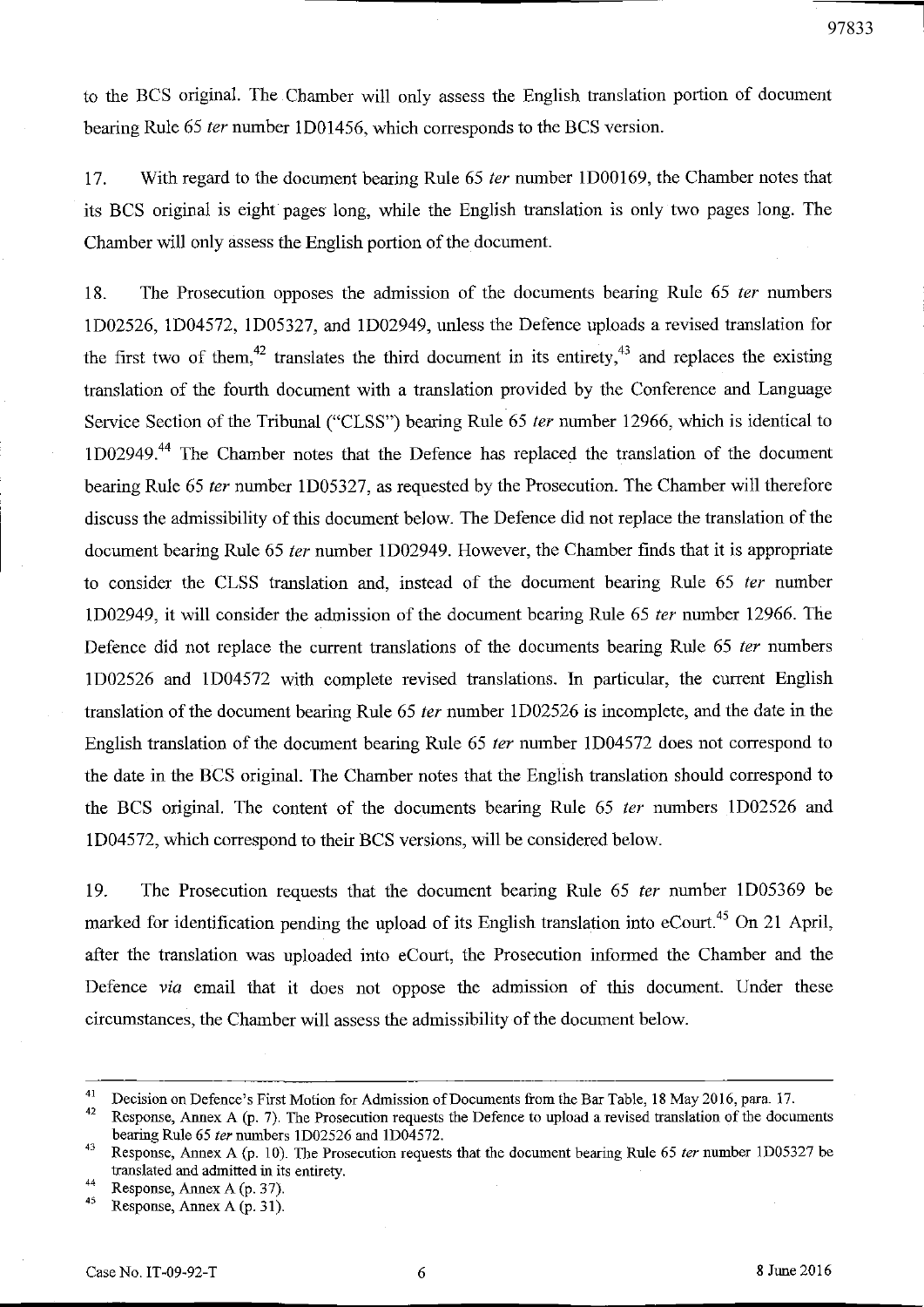### **C. Documents Opposed by the Prosecution**

## a) Documents bearing Rule 65 fer numbers ID00836, lD02795, lD02257, lD00838, and lD04506

20, The Prosecution opposes **the** admission of the documents bearing Rule 65 fer numbers lD00836, lD02795, lD02257, lD00838, and lD04506, unless the Chamber admits four contextual documents. 46 The Chamber finds that the Prosecution has not set out with sufficient clarity the basis on which it opposes the admission of the Defence documents. The Chamber will therefore assess the admissibility of the aforementioned documents below.

## b) Documents bearing Rule 65 *ter* number 1D03388 and 1D03391

21. The document bearing Rule 65 fer number ID03388 is a Bijeljina Municipal Assembly Presidency order of 8 April 1992 that prohibits the carrying of weapons in public by persons not in uniform and persons without a permit. The document bearing Rule 65 ter number 1D03391 is a Bijeljina Municipal Assembly Presidency decision of 12 May 1992 on the tasks and duties concerning law and order and traffic control in Bijeljina Municipality. The Prosecution challenges the admission of both documents on the basis that their provenance is unclear, they are not signed, and that the document bearing Rule 65 *ter* number 1D03391 is not stamped.<sup>47</sup> The Chamber notes that both documents are type-signed by Cvijetin Simi6 and follow the same format as Prosecution documents admitted into evidence in this case, for example exhibit P1056. Moreover, the tendered documents, together with PI056, appear to be a part of a collection of similar documents, which all contain an instruction that they should be published in the Bulletin of the Presidency of Bijeljina Municipal Assembly. The Chamber further finds that the documents are relevant to charges in the Municipalities component of the case, as they concern the prohibition of the carrying of weapons in public by persons without a permit, and the maintenance of law, order and traffic control in Bijeljina Municipality. Furthermore, the Defence has set out with sufficient clarity and specificity how the documents fit into its case. The Chamber therefore finds that both documents are relevant and have probative value pursuant to Rule  $89$  (C) of the Rules and will admit them into evidence.

### c) Document bearing Rule 65 *ter* number 1D04532

22. The document bearing Rule 65 fer number ID04532 is an excerpt from a list of persons detained during the war in a Penal and Correctional Institution in Serb Sarajevo. The Defence submits that the excerpt only contains names of Serbs and serves to demonstrate an effort on the

<sup>46</sup>R esponse, Annex A (pp. 5, 24, 29, and 34). The Prosecution tendered the documents bearing Rule 65 *ter* numbers 1002329,33647, 16819, and 33650.

<sup>&</sup>lt;sup>47</sup> Response, Annex A (pp. 26, 28).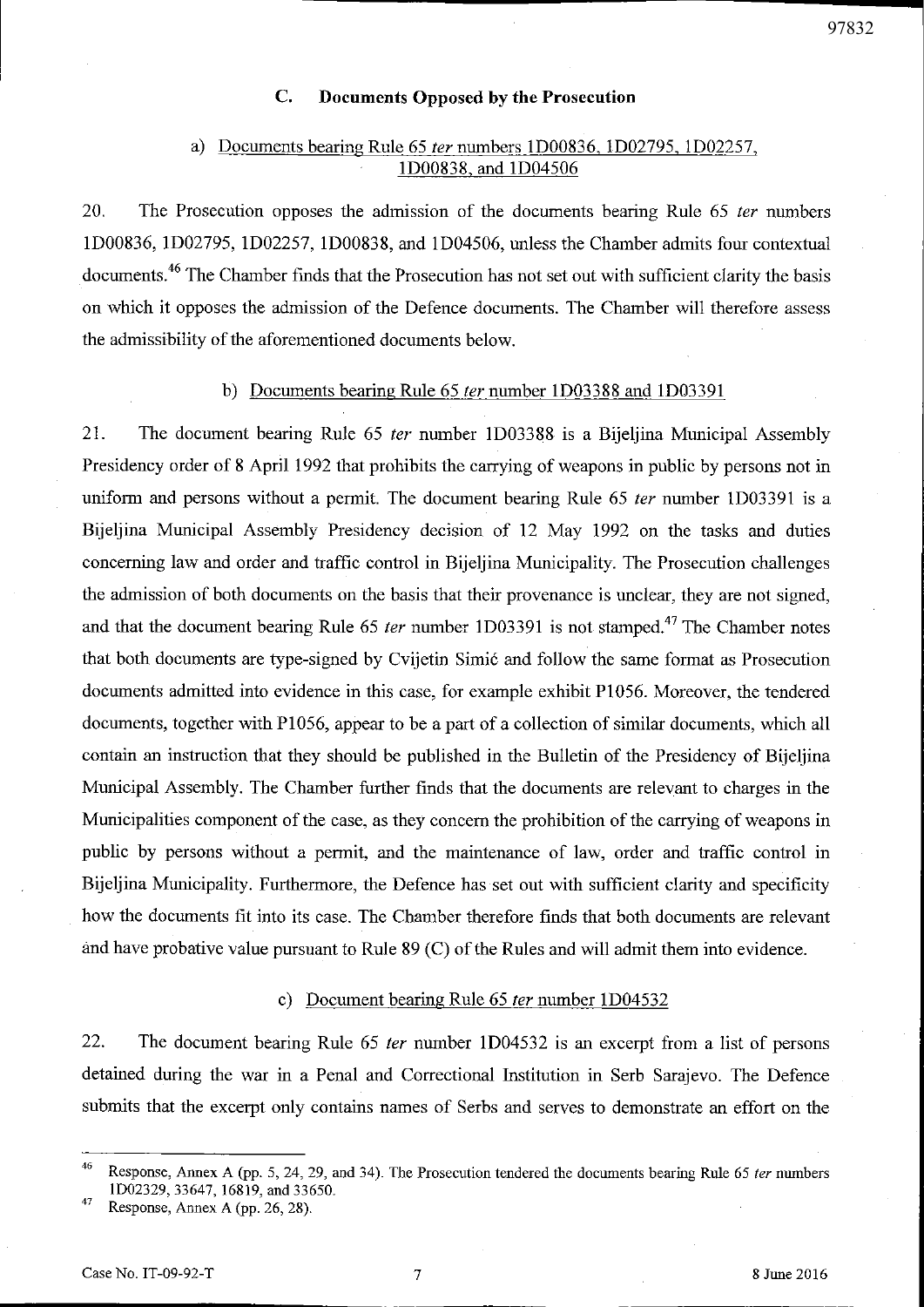Serb side to uphold law and order and rebuts the Prosecution allegations concerning the existence of a joint criminal enterprise ("JCE").<sup>48</sup> The Prosecution challenges the admission of the document into evidence, arguing that it is a simple list of names and does not contain any evidence to support the Defence's assertions.<sup>49</sup> The Defence submits that the Prosecution ignores the fact that all names contained in the document belong to Serbs and that the Prosecution's objections are directed to the weight which will be attributed to the document, and not to its admissibility.<sup>50</sup> The Chamber finds that it is not able to assess the relevance of the document, as there is no support for the claim that the names listed in the document are only of Serbs. Also, no further information can be found in relation to the time, duration or reasons for these persons to be remanded in custody. Finally, pages 2 through 20 of the document are missing. For these reasons, the Chamber will deny admission of this document into evidence without prejudice.

### d) Document bearing Rule 65 fer number 17090

23. The document bearing Rule 65 *ter* number 17090 is a report from the MUP on the activities of the paramilitary formation led by Vojin Vuckovic, a.k.a. Zuco. The Prosecution opposes the admission of the document, and submits that it has minimal probative value and that it does not support the Defence's claim that paramilitaries were acting outside the effective control of the VRS.<sup>51</sup> The Defence submits that the document is an intelligence update referring to problems the VRS had with the paramilitary group Yellow Wasps, and that the information contained therein is corroborated by documents that are already in evidence in this case.<sup>52</sup> The Chamber finds that the document is relevant to the Municipalities component of the case, as it relates to intelligence gathered by the MUP on the activities of the paramilitary formation of Vojin Vuckovic in the area of Zvornik. The document indicates its source, date, location, and recipients, and thus bears sufficient *indicia* of authenticity and reliability. The Chamber fmds that the document is relevant and has probative value pursuant to Rule 89 (C) of the Rules. The Defence has set out with sufficient clarity and specificity how this document fits into its case. Based on the foregoing, the Chamber will admit the document bearing Rule 65 fer number 17090 into evidence.

### e) Document bearing Rule 65 ter number 1D04972

24. The document bearing Rule 65 fer number ID04972 is an order from Mico Stanisic to the detachment of the special MUP units to send 50 policemen to Public Security Station Rudo in Visegrad to prevent illegal entry into Bosnian-Serb territory, and to prevent criminal activities. The

<sup>48</sup> Motion, Annex A (p. 70).

 $^{49}$  Response, Annex A (p. 25).

**<sup>50</sup> Reply, para. 16.** 

Response, Annex A (p. 19).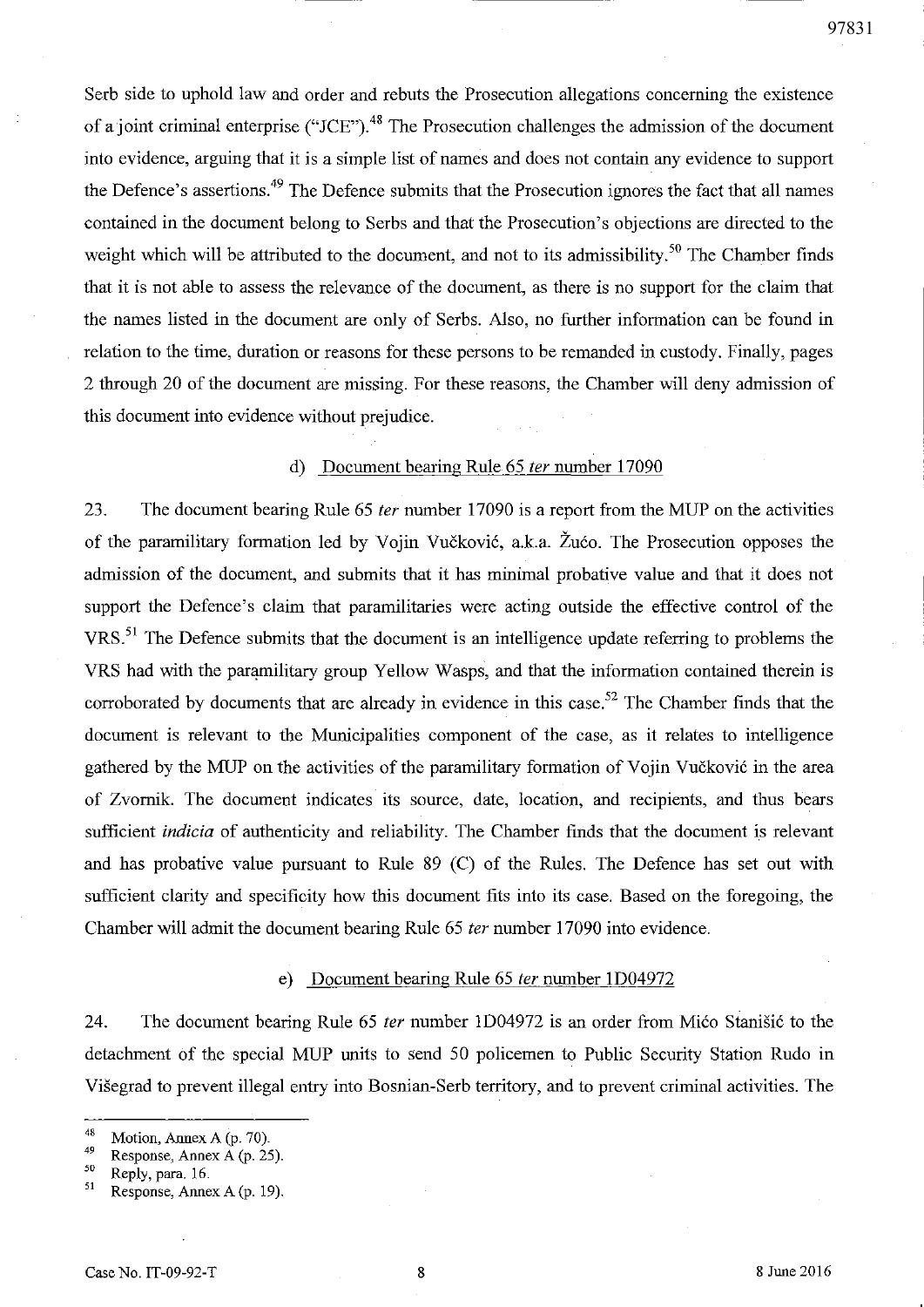Prosecution opposes the admission of the document, arguing that it lacks specificity about the crimes committed and therefore does not support the Defence's contention that the crimes described in the report pertain to paramilitaries.<sup>53</sup> The Defence argues that the document concerns the prevention of entry of people from other countries who would engage in criminal activities, and that, since such individuals could not have been members of the VRS or the police, they must have been members of paramilitary groups.<sup>54</sup> It further submits that the order sought to prevent future crimes and can therefore not refer to specific crimes.<sup>55</sup> The Chamber finds that the document is relevant to the charges in the Municipalities component of the case, as well as to the liability of the Accused in relation to the overarching *ICE* and his alleged superior responsibility for crimes charged in the Indictment. The Chamber further finds that the document bears sufficient *indicia* of authenticity and reliability, such as a stamp, signature, and date. Therefore, the document is relevant and has probative value pursuant to Rule 89 (C) of the Rules. Additionally, the Defence has set out with sufficient clarity and specificity how it fits into its case. Based on the foregoing, the Chamber will admit the document bearing Rule 65 *ter* number 1D04972 into evidence.

### f) Document bearing Rule 65 *ter* number 1D03530

25. The document bearing Rule 65 ter number 1D03530 consists of an order by Radovan Karadžić regarding the free travel of delegates of the International Committee of the Red Cross ("ICRC") within the territory of Bosnia-Herzegovina. The Prosecution opposes the admission of this document, arguing that its provenance is unclear and that Karadžić's signature appears to be crossed out.<sup>56</sup> The Defence submits that the document was transmitted by a telex device and resembles other such documents that have been admitted into evidence, that the signature is not crossed out, but highlighted, and that the handwriting on the top right corner of the document appears to be a signature acknowledging receipt of the document.<sup>57</sup> The Chamber notes that the document does not contain a date, which makes it difficult for the Chamber to assess its probative value. This concern is strengthened by the reference in page 2 of the document to 26 ICRC delegates, who had received the instructions contained in page 1 of the same document and were told to carry the instructions with them. It is unclear if, when, or where the visit of these delegates took place. Furthermore, the Defence failed to address the Prosecution's objections in relation to the provenance of the document. The Chamber notes that, apart from the type-written signature, the tendered document does not contain any *indicia* of reliability that would aid in determining its

 $^{56}$  Response, Annex A (p. 36).<br> $^{57}$  Reply para 20

<sup>52</sup> **Reply, para. 15.** 

 $^{53}$  Response, Annx A (p. 27).

<sup>54</sup> **Reply, para. 18.** 

<sup>55</sup>**Reply, para. 18.** 

<sup>57</sup> **Reply, para. 20.**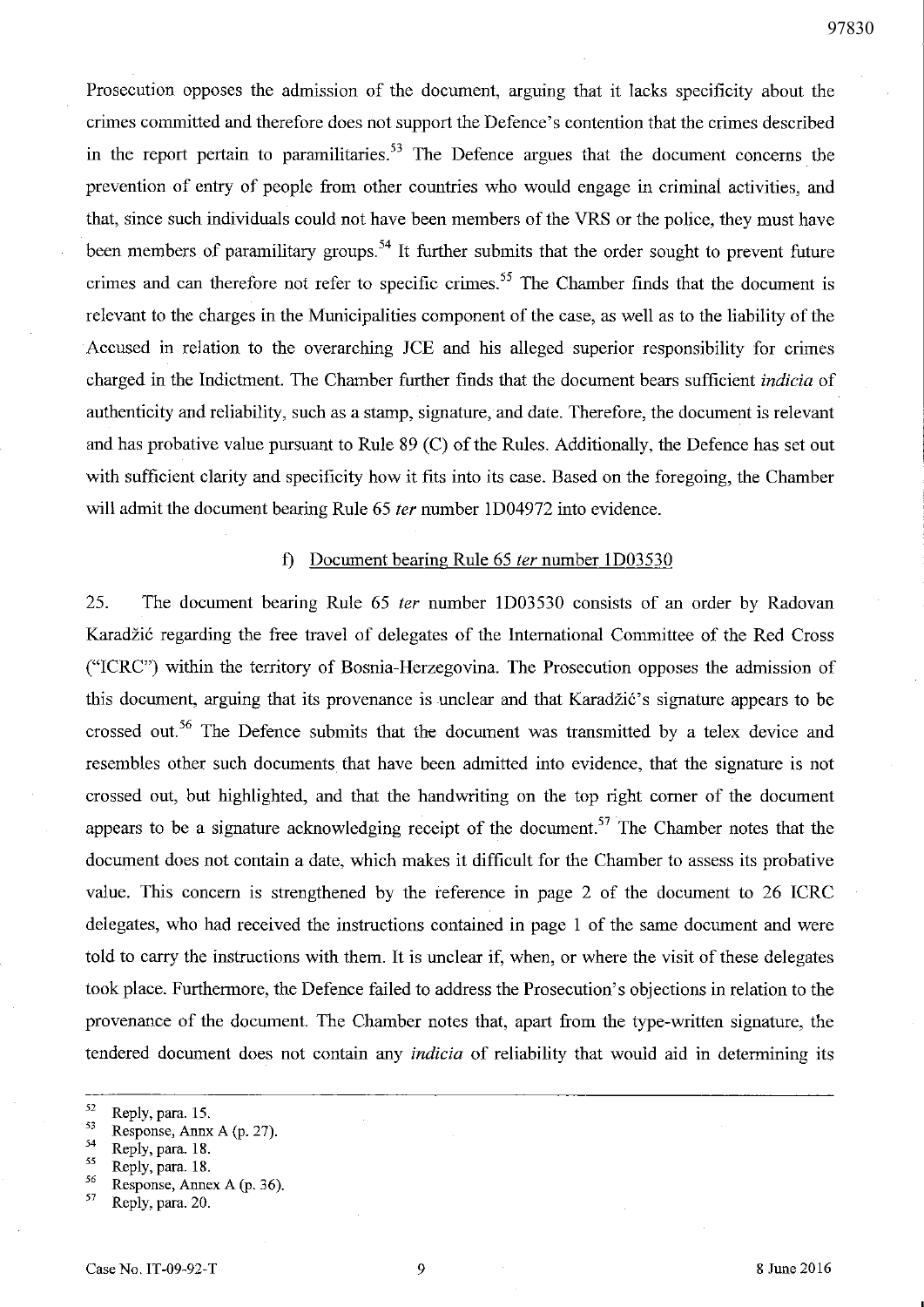origin. The Chamber, therefore, is not satisfied that the document has sufficient probative value and will deny its admission into evidence without prejudice.

### **D. Documents Unopposed by the Prosecution**

26. The Prosecution does not oppose the admission of the remaining 167 documents.<sup>58</sup>

#### a) Documents bearing Rule 65 fer numbers 17192 and ID02789

27. The docwnents bearing Rule 65 fer numbers 17192 and ID02789 are a compilation of orders, decisions and other acts of the RS Presidency; and an order by Radovan Karadžić regarding the free travel of delegates of the ICRC within the territory of Bosnia-Herzegovina, respectively. The Chamber notes that page 18 of the document bearing Rule 65 *ter* number 17192 and the document bearing Rule 65 ter number 1D02789 have similar content, the only difference being the addressees of the two documents. The Chamber finds that neither docwnent contains a date, which makes it difficult for the Chamber to assess their provenance and authenticity. Moreover, the content of both documents strongly resembles the content of the document bearing Rule 65 ter number 1D03530, safe for the former lacking the information about 26 ICRC delegates, contained in the latter. For the above reasons, the Chamber will deny admission of the document bearing Rule *65* fer number ID02789 into evidence from the bar table without prejudice, and will only consider the content of pages 1 through 17 and 19 through 26 of the document bearing Rule 65 *ter* number 17192.

### b) The remaining unopposed documents

28. Fifty-two of these remaining documents comprise investigation files, criminal reports, indictments, decisions, ballistic reports, expert reports, medical reports, decisions and judgments by judicial authorities operating in Bosnian-Serb territory, and other docwnents relating to the initiation of criminal proceedings against acting members of the VRS or other Serbs for their involvement in criminal activities, including for the commission of crimes against non-Serbs.<sup>59</sup> The Chamber fmds these docwnents relevant to the Municipalities component of the case, as well as to the liability of the Accused in relation to both the overarching and the Sarajevo lCE, and his alleged superior responsibility for crimes charged in the Indictment.

 $58$  Response, para. 2.

<sup>59</sup> Documents bearing Rule 65 *ter* numbers 01842, 06164, 06376, 06458, 06475, 06486, 06488, 06504, 06511, 06519, 06522, 06528, 06530, 06531, 06532, 06674, 06681, 12777, 16463, 16545, 20011, 1D00826, 1D00836, 1D00838, 1002248,1002254,1002263,1002281,1002607,1002795, 1002879, 1003380, 1003382, 1003409, 1003518, 1003575, 1003576, 1003597, 1003602, 1003603, 1004334, 1004335, 1004597, 1005087, 1005091, 1005092, 1005093,1005095, 1005097, 1005101, 1005104, and 1005327.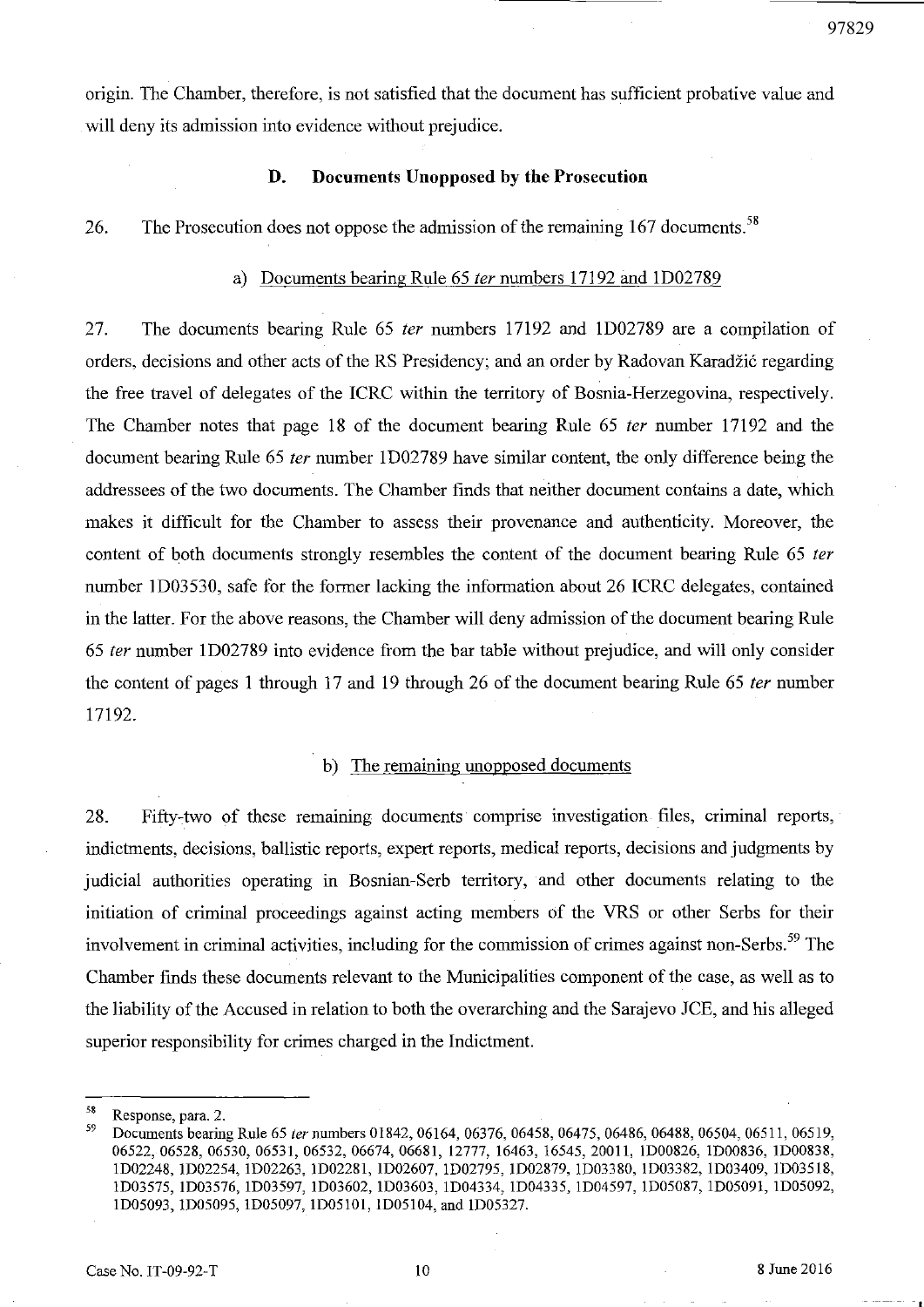97828

29. Thirty-two of the remaining documents comprise orders, warnings, combat reports, decrees, decisions, directives, bulletins, a manual, and other documents issued by, among others, Radovan Karadžić, the MUP, different corps commands, including those of the Sarajevo-Romanija Corps, 1st Krajina Corps, 2nd Krajina Corps, and the Drina Corps, a United Nations Protection Force ("UNPROFOR") representative, and the United States concerning the promulgation and applicability of IHL and other laws, problems maintaining law and order, the morale within VRS units, and the lack of trained officers within the VRS. $^{60}$  The Chamber is satisfied that the aforementioned documents are relevant to the Municipalities, Sarajevo and/or Srebrenica components of the case, as well as to the liability of the Accused in relation to the overarching, Sarajevo, and Srebrenica ICEs and his alleged superior responsibility for crimes charged in the Indictment.

30. The Defence also tenders 22 documents, including combat and other reports, statements, orders, and letters, from, among others, Radovan Karadzi6, the MUP, various corps commands, and the VRS Main Staff, concerning the formation and activities of paramilitary and other groups allegedly acting outside VRS control, and attempts made to curtail their activities.<sup>61</sup> The Chamber finds that these documents are relevant to the Municipalities component of the case, as well as to the liability of the Accused in relation to the overarching *JCE* and his alleged superior responsibility for crimes charged in the Indictment.

31. Eight of the remaining documents, which comprise a telegram, orders, reports, and other documents issued by the Central Commission for the Exchange of Prisoners and Civilians, Radovan Karadžić, the MUP, the operative team of the Manjača Camp for prisoners of war ("POW"), and other VRS authorities, relate to the treatment of POWs, their exchange, and steps taken in order to comply with agreements concerning  $POWs<sup>62</sup>$ . The Chamber is satisfied that the aforementioned documents are relevant to the Municipalities component of the case, as well as to the liability of the Accused in relation to the overarching *ICE* and his alleged superior responsibility for crimes charged in the Indictment.

32. The Defence further tendered 19 documents relating to the relationship between the Serb authorities on the one hand, and UNPROFOR and other international actors, on the other hand; the

<sup>&</sup>lt;sup>60</sup> Documents bearing Rule 65 ter numbers 02623, 03339, 04049, 04648, 06612, 06907, 06983, 08447, 10656, 10793, 11434, 13745, 14553, 14810, 16557, 16584, pages 1 througb 17 and 19 througb 26 (pages I througb 11 and 13 through 20 of the original BCS version) of 17192, 18598, 19167, 31864, 1D00458, 1D01456, 1D02609, 1D02770, lD02813, lD03402, lD03625, lD03630, lD03833, lD04094, lD04718, and lD05369.

Documents bearing Rule 65 ter numbers 02913, 02932, 03299, 06636, 06987, 08588, 16504, 16571, 17012, 17086, 17098,31137, lD00169, lD02257, lD02602, lD02672, lD02791, lD03285, lD03392, lD03395, lD03401, and lD0465J.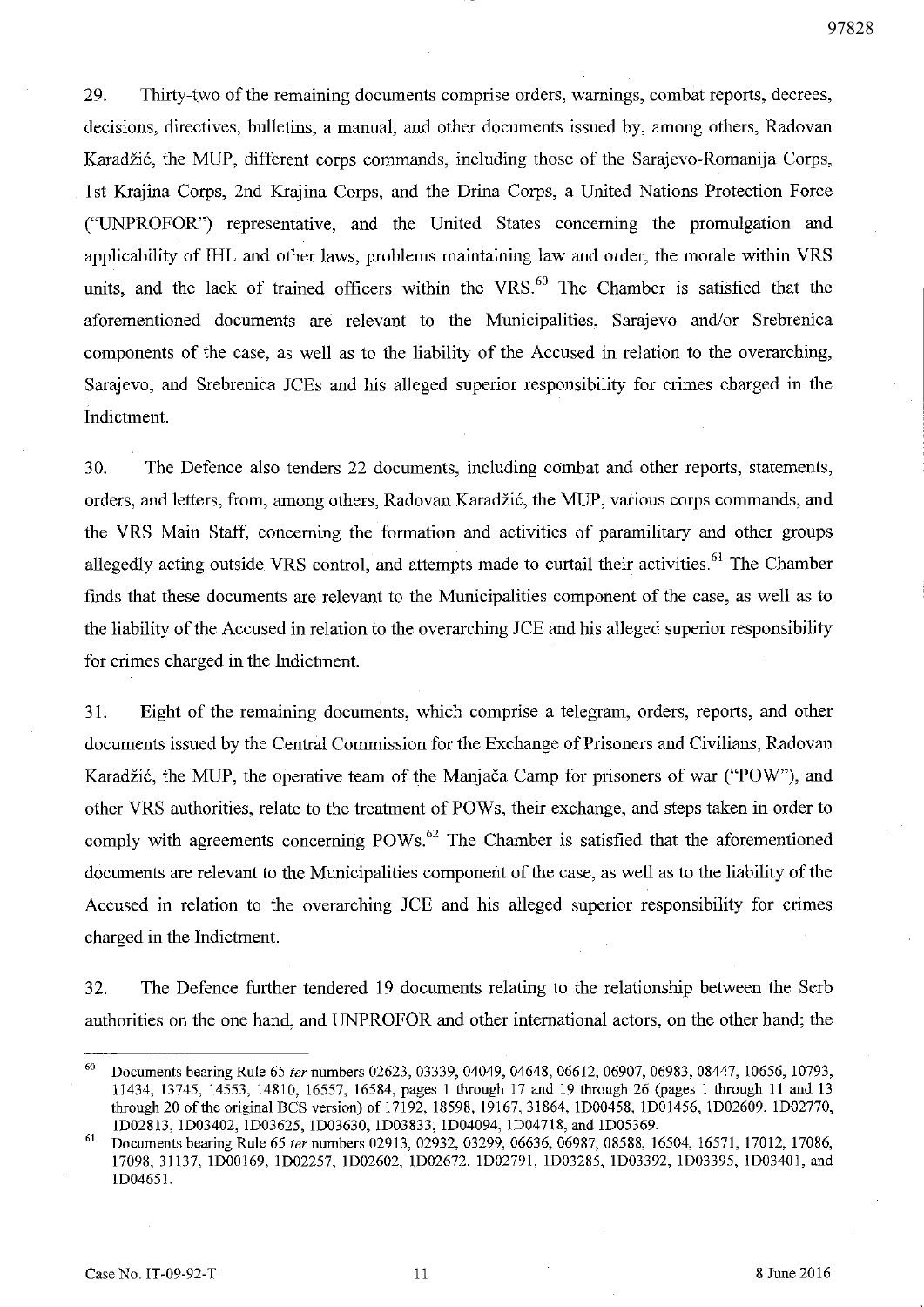delivery of humanitarian aid, convoys, and the presence and activities of the ICRC.<sup>63</sup> The Chamber is satisfied that the aforementioned documents are relevant to the Municipalities component of the case, as well as to the liability of the Accused in relation to the overarching *lCE* and his alleged superior responsibility for crimes charged in the Indictment.

33. The remaining 34 documents tendered by the Defence comprise official notes, reports, conclusions, and other docmnents sent by or to the VRS Main Staff and other VRS officials, the MUP, and the Bosanski Novi Municipal Assembly, concerning the relationship between the police, the MUP, and the VRS; the efforts by the VRS Main Staff, including Mladic, to conclude agreements that would contribute to the end of the conflict, efforts undertaken to protect citizens from all ethnic groups; the presence of non-Serbs within the VRS; the presence and activities undertaken by non-Serb groups that jeopardized the efforts to establish peace; and the adherence to ceasefire agreements.<sup>64</sup> The Chamber finds these documents relevant to the Municipalities, Sarajevo, and/or Srebrenica components of the case, as well as to the liability of the Accused in relation to the overarching, Sarajevo, and Srebrenica *lCEs* and his alleged superior responsibility for crimes charged in the Indictment.

34. The Chamber is satisfied that all aforementioned 166 documents bear sufficient *indicia* of reliability and authenticity for admission into evidence. All of them contain dates, signatures and/or stamps, or contain information about who authored, sent or received the documents. While some of the docmnents fall outside the temporal scope of the Indictment, the Chamber finds that they are relevant for understanding the background and the context leading up to, or of the aftermath of the events included in the Indictment. Furthermore, the Defence has set out with sufficient clarity and specificity how the docmnents would fit into its case. For the reasons mentioned above, the Chamber will admit these documents into evidence.

### **E. Contextual Documents**

35. Since the Prosecution makes no submissions **on** why it should be allowed to tender contextual docmnents at this stage of the proceedings, the Chamber will deny the admission of the contextual documents bearing Rule 65 ter numbers 07068, 07081, 07082, 07083, 07084, 08354,

97827

 $62$  Documents bearing Rule 65 ter numbers 06949, 09799, 1D02260, 1D03646, 1D04504, 1D04506, 1D04539, and ID04548.

<sup>&</sup>lt;sup>63</sup> Documents bearing Rule 65 ter numbers 00071, 03453, 05982, 10932, 11088, 11152, 12966 (instead of 1D02949, which was tendered by the Defence), 14727, 17457, ID02184, ID02452, ID02526, ID03264, ID03634, ID03814, ID04365, ID04637, and ID04708.

<sup>&</sup>lt;sup>64</sup> Documents bearing Rule 65 ter numbers 01157, 03735, 07995, 09896, 10159, 11266, 11420, 15153, 15156, 15157, 15158, 16621, 31337, ID00312, ID00313, IDOJ006, ID02242, ID02353, ID02459, ID02469, ID02588, ID02612, ID02613, ID02614, ID02621, ID02871, ID04390, ID04499, ID04527, ID04558, ID04572, ID04704, ID04707, and ID05275.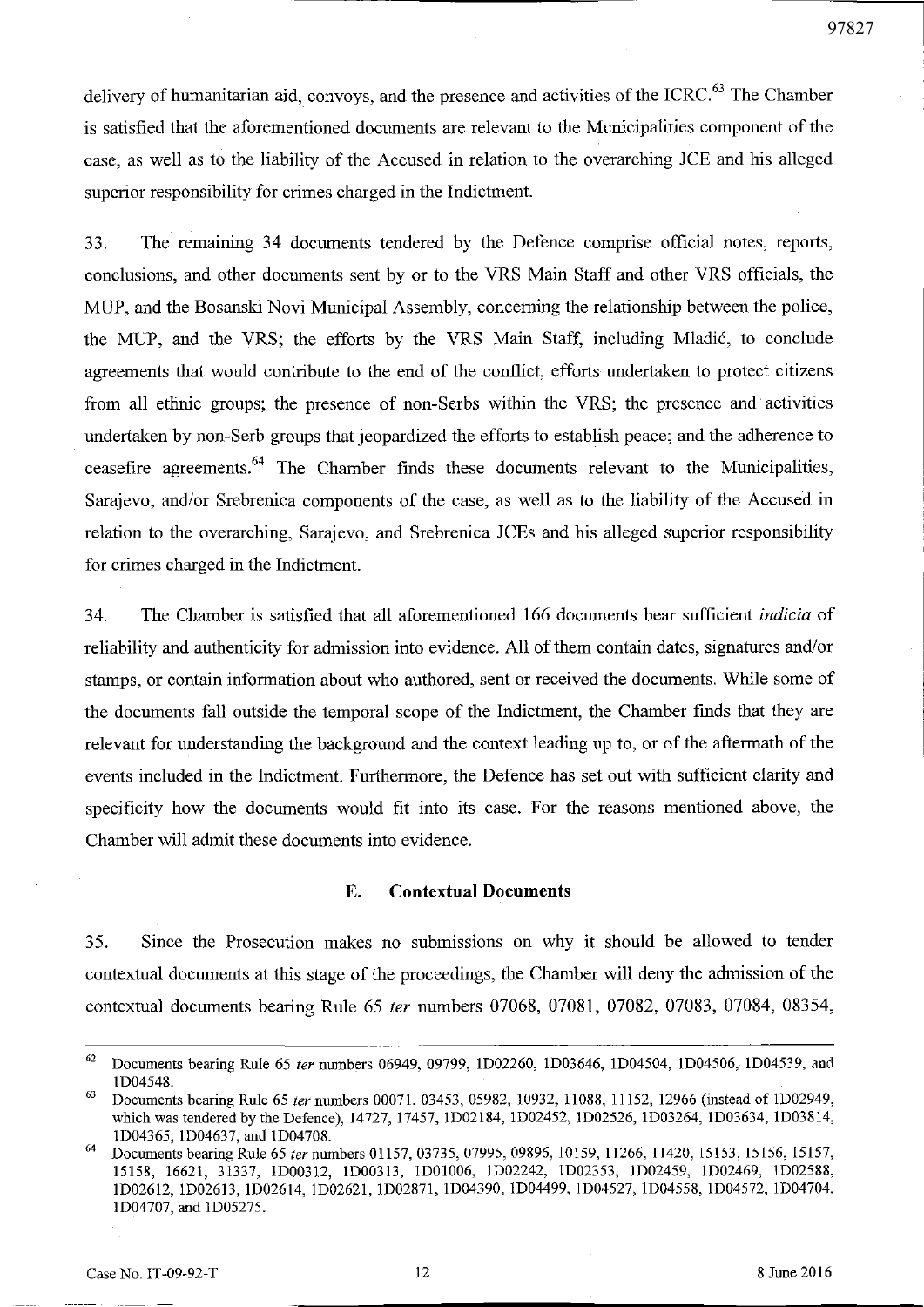08624, 10514, 10682b, 16819, 31556, 33647, 33649, 33650, 33651, 33652, and 1D02329, without prejudice.

## **v. DISPOSITION**

36. For the foregoing reasons, pursuant to Rule 89 Cc) of the Rules, the Chamber

**GRANTS** leave to extend the word count of the Reply;

**GRANTS** leave to file the Sur-Reply;

### **GRANTS** the Motion **IN PART;**

**ADMITS** into evidence the documents bearing Rule 65 fer numbers 00071, 01157, 01842, 02623, 02913, 02932, 03299, 03339, 03735, 03453, 04049, 04648, 05982, 06164, 06376, 06458, 06475, 06486,06488,06504,06511,06519,06522,06528,06530, 06531, 06532, 06612, 06636, 06674, 06681, 06907, 06949, 06983, 06987, 07995, 08447, 08588, 09799, 09896, 10159, 10656, 10793, 10932,11088,11152,11266,11420,11434,12777,12966,13745, 14553, 14727, 14810, 15153, 15156,15157,15158,16463,16504, 16545, 16571, 16557, 16584, 16621, 17012, 17086, 17090, 17098, pages 1 through 17 and 19 through 26 (pages 1 through 11 and 13 through 20 of the original BCS version) of 17192, 17457, 18598, 19167, 20011, 31137, 31337, 31864, 1D00458, 1D00169, lD00312, lD00313, lD00826, lD00836, lD00838, lD01006, lD01456, lD02184, lD02242, lD02248, lD02254, lD02257, lD02260, lD02263, lD02353, lD02281, lD02452, lD02459, lD02469, lD02526, lD02588, lD02602, lD02607, lD02609, lD02612, lD02613, lD02614, lD02621, lD02672, lD02770, lD02791, lD02795, lD02813, lD02871, lD02879, lD03264, lD03285, lD03380, lD03382, lD03388, lD03391, lD03392, lD03395, lD03401, lD03402, lD03409, lD03518, lD03575, lD03576, lD03597, lD03602, lD03603, lD03625, lD03630, lD03634, lD03646, lD03814, lD03833, lD04094, lD04334, lD04335, lD04365, lD04390, lD04499, lD04504, lD04506, lD04527, lD04539, lD04548, lD04558, lD04572, lD04597, lD04637, lD04651, lD04704, lD04707, lD04708, lD04718, lD04972, lD05087, lD05091, lD05092, lD05093, lD05095, lD05097, lD05101, lD05104, lD05275, lD05327, and lD05369;

**DENIES** admission into evidence of the documents bearing Rule 65 ter numbers 07068, 07081, 07082, 07083, 07084, 08354, 08624, 10514, 10682b, 16819, 31556, 33647, 33649, 33650, 33651, 33652, lD02329, lD02789, lD03530, and lD04532, without prejudice;

**DENIES** admission into evidence of the document bearing Rule 65 *ter* numbers 1D02949;